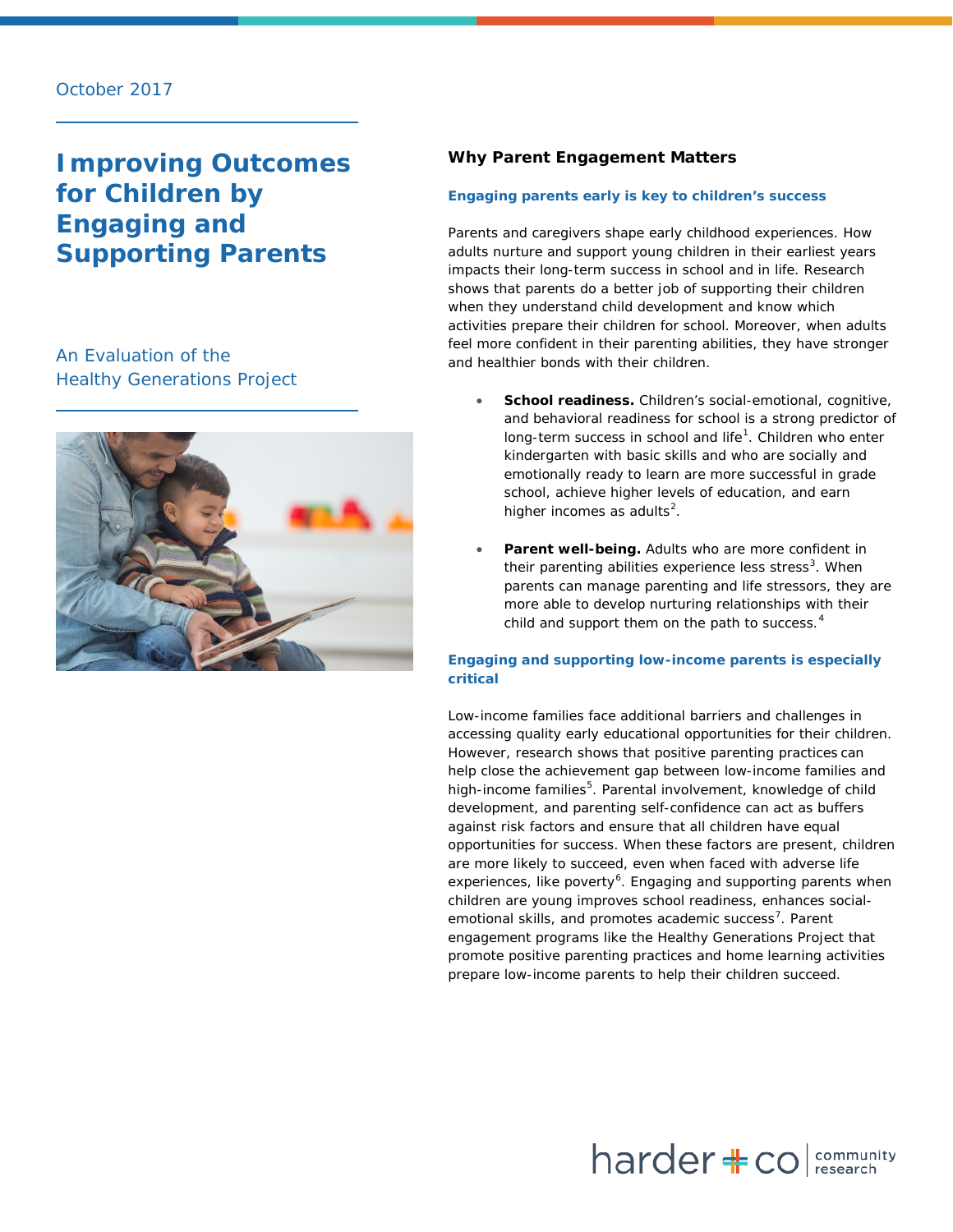#### **How the Healthy Generations Project supports parents**

Working in partnership with BRIDGE Housing, the Healthy Generations Project prepares parents and caregivers with tools and resources to help children become more resilient and prepare them for kindergarten. The program currently serves approximately 300 individuals from 80 families in Potrero Terrace and Annex, one of San Francisco's largest and oldest public housing developments. HGP emerged as part of a comprehensive revitalization effort to rebuild the distressed public housing and create some 900 additional homes serving people across a range of incomes. BRIDGE was selected to lead the Potrero revitalization under HOPE SF, a partnership between the Mayor's Office of Housing and Community Development and the San Francisco Housing Authority. The first phase of construction began in January 2017.

The Healthy Generations Project uses a peer-to-peer model where six Community Health Leaders provide outreach and lead program activities. Healthy Generations provides weekly parent-child activities for parents and caregivers to strengthen parent-child relationships and provide parents with skills they can use at home. Community Health Leaders lead parent-child activities such as play and reading group activities accompanied by a dinner, meditation classes, parental support groups, community events and dinners, and trips outside of the neighborhood to enjoy cultural activities. Parents and community members can also participate in the program's yearly 8-week workshop to learn about how the five protective factors build resiliency and the impacts of Adverse Childhood Experiences (ACEs) on children's cognitive, emotional, and long-term health. Community members must attend all 8 courses to be eligible to become a Community Health Leader.

#### **Focus on resiliency**

Children who are exposed to adverse childhood experiences or other serious hardships face significant disadvantages when it comes to healthy development and learning. Specifically, the cumulative disadvantages of poverty, community violence, and crime often lead to stress and trauma, which can disrupt healthy brain development and lead to other poor developmental outcomes for children<sup>[10](#page-10-7)</sup>. For this reason, resiliency-or the ability to overcome serious hardship—is especially important for children living in poverty.

Research shows that supportive parent-child relationships help children develop key capacities that build resiliency, for example learning to regulate behavior and the ability to plan<sup>[11](#page-10-8)</sup>. When parents and caregivers actively help their child learn and provide empathetic care, they are not only strengthening the parent-child relationship, but they are directly supporting their child's resiliency. The Healthy Generations Project aims to instill resiliency in parents and their children so that they are equipped to succeed, even in the face of adverse experiences like poverty.

Healthy Generations workshops and activities are based on **5 Protective Factors** that encourage healthy habits and support bonding:

- 1. Good nutrition
- 2. Positive parent-child activities
- 3. Non-toxic environments
- 4. Positive home and community interactions
- 5. Education first!

To learn more about the Healthy Generations Project visit [https://www.healthygenerationsproject.or](https://www.healthygenerationsproject.org/) [g/.](https://www.healthygenerationsproject.org/)

**Potrero Terrace and Annex** is one of San Francisco's largest and oldest public housing developments. Approximately 1,300 residents live in 606 apartments on 38 acres of land that is physically isolated from the greater San Francisco community. Residents of Potrero Terrace and Annex remain socially and economically isolated as well, with an average annual income of \$16,557<sup>[8](#page-10-9)</sup>. These poverty conditions sit in stark contrast to the Potrero Hill Neighorhood and the city of San Francisco, which have annual median incomes of \$152,431 and  $$125,474$ , respectively<sup>[9](#page-10-10)</sup>.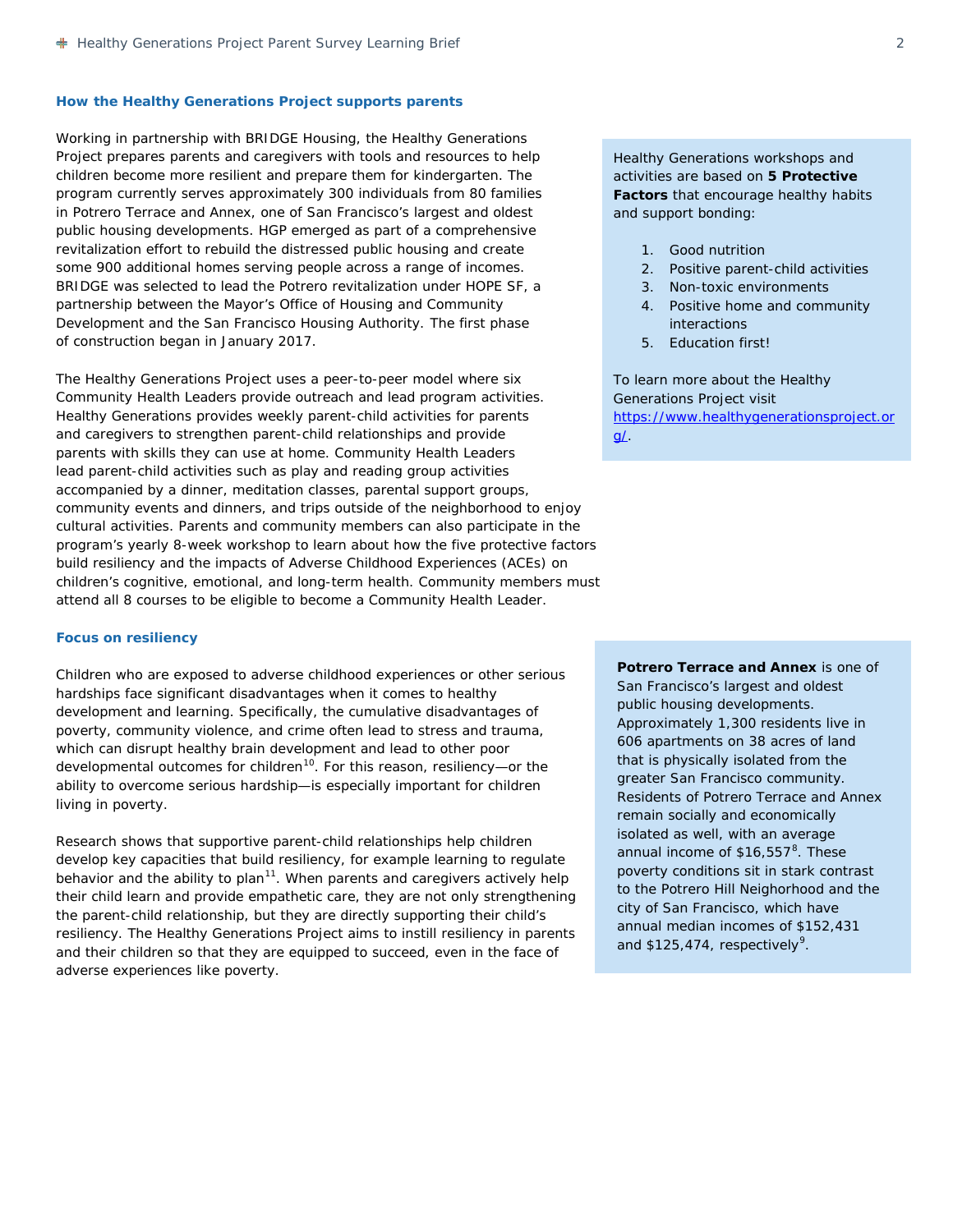## **Case Study: How HGP has supported Monique**

#### **Early Challenges and Traumatic Experiences**

Monique\* grew up in the Potrero Terrace and Annex public housing site in San Francisco, as did her mother, who raised her and her siblings on her own. At twenty-two Monique has two children, a six year old and a two year old. Monique experienced many traumatic events throughout her childhood, all of which are now identified as Adverse Childhood Experiences (ACE). ACEs are characterized as traumatic experiences in childhood that cause ongoing and toxic stress, which have been shown to correlate with cognitive, emotional and physical health problems, which can last a lifetime<sup>[12](#page-10-11)</sup>. Monique's parents were not together, her father was incarcerated, and she witnessed her mother being physically attacked by a boyfriend on several occasions. Due to her mother's drug abuse problems, and the difficulty of raising children by herself, Monique's mother was often neglectful. The public housing site where she lives has frequent shootings and suffers from a higher rate of violent crime compared to the rest of the City.

Through her participation with the Healthy Generations Project, Monique realized that the traumatic experiences in her childhood had an impact on her life. She didn't want her children to suffer as she did during childhood. She struggled in school and dropped out in  $10<sup>th</sup>$  grade when she became pregnant.

## **How the Healthy Generation's Project Supports Monique**

At first, Monique began bringing her children to Healthy Generations' Parent-Child activities because of the free dinners. Her kids enjoyed the Tuesday night Reading Group, Wednesday's Family Laid Back Night and the Play Group on Thursday nights. During the activities, Monique began learning new parenting strategies with the support of the Community Health Leaders (CHLs). The CHLs encouraged Monique to focus on her child instead of other adults in the room, emphasized calm interactions with her children, and suggested time outs instead of corporal punishment such as spanking.

Monique has also learned the importance of education in her children's lives, and takes advantage of the Healthy Generations Project's Walking School Bus to get her children to school every morning. On Family Laid Back Night the group watches educational children's programs and Monique discovered that she likes to watch the Magic School Bus and Little Einstein's, too. Now, TV time is a time for Monique and her children to learn and enjoy the show together, instead of an opportunity to leave children in front of the screen all the time.

After becoming involved in HGP's Parent-Child activities, Monique began attending HGP's Enrichment Workshop to learn more about how to protect her children from Adverse Childhood Experiences and how to help them become more resilient. Monique is learning about the Five Protective Factors, which if adopted, can help foster a healthier home life that provides emotional support for her children in their early childhood development. She has also learned that being close to her children, "bonding" with them so they know she is a reliable, loving and caring presence in their life, can make all the difference and support their own resiliency in dealing with stressors and traumas in their lives $^{13}$ .

*\* "Monique" is a composite of several HGP parents.*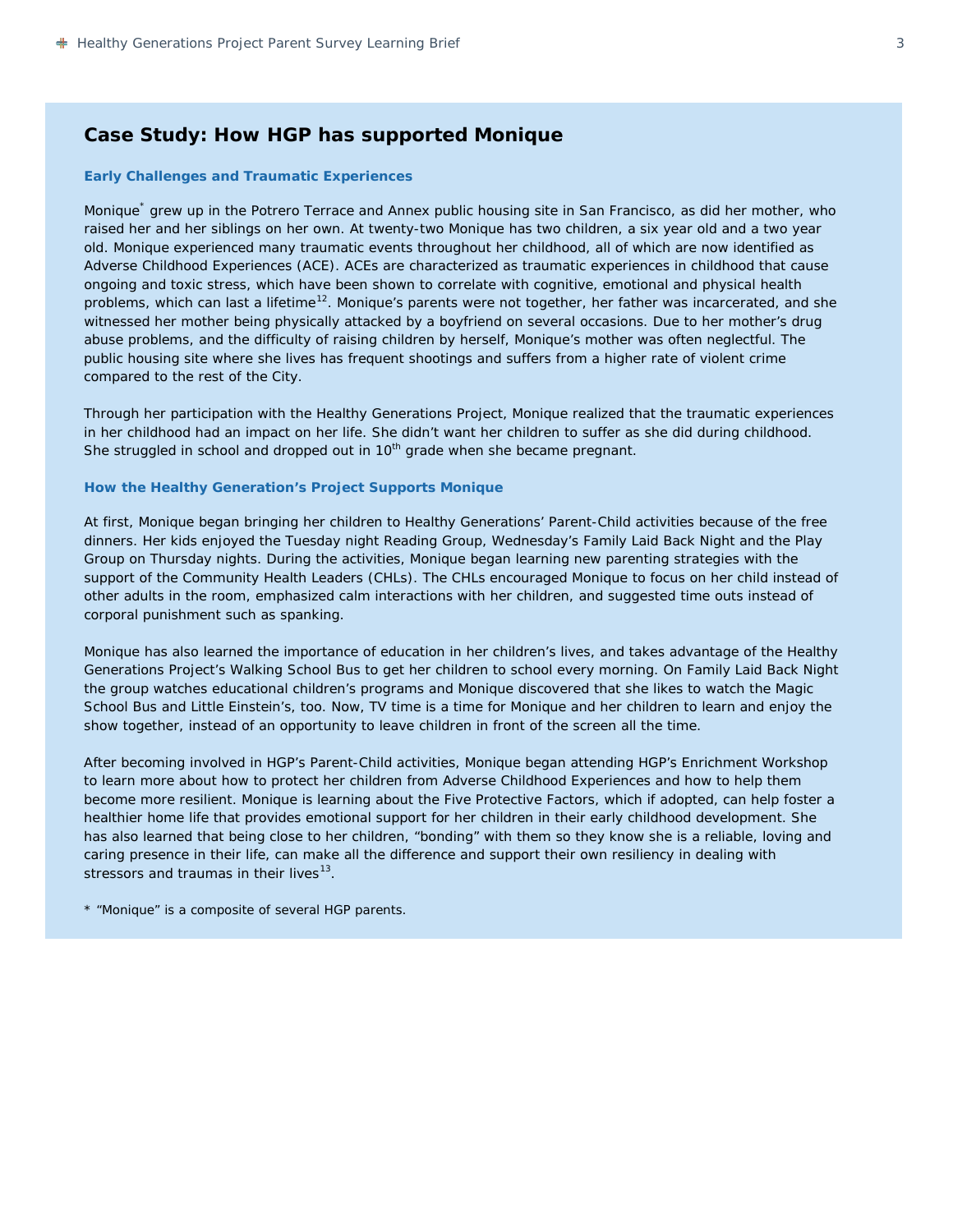## **Evaluation Questions and Methods**

This evaluation assesses the impact of the Healthy Generations Project on children's school readiness and parent well-being. The evaluation focuses on two questions:

- **1.** How has the Healthy Generations Project impacted **parenting knowledge and attitudes** that support school readiness and parent well-being?
- **2.** How has the Healthy Generations Project impacted **parenting behaviors** that support school readiness and parent well-being?

Harder+Company Community Research worked closely with staff at BRIDGE Housing and the Healthy Generations Project to design and administer a retrospective pretest survey to capture change over time. We asked parents questions about how they felt *before* participating in the Healthy Generations Project and *now*, after participating in the program. Harder+Company evaluators trained case management staff to administer the survey in a group setting. They then administered the survey aloud in both English and Spanish to 19 parents and caregivers who have participated in Healthy Generations Project. We recognize that this is a small sample but believe that it is representative of the 60 individuals that participate regularly and can provide valuable feedback.

## **Participant Characteristics**

Survey participants included parents, grandparents, friends, and neighbors, all of whom were either legal guardians or caregivers for children attending the Healthy Generations Project for 2.5 years on average. As shown in Exhibit 1, more than one third (35%) have been living in Potrero Terrace and Annex for more than 10 years. Most participants identified as Black/African American (see Exhibit 2) and the average age of participants is 41 years old.





#### **Exhibit 2. Race/Ethnicity of Participants\* (N=17)**



\*Percentages add up to more than 100% because participants could select all that apply.

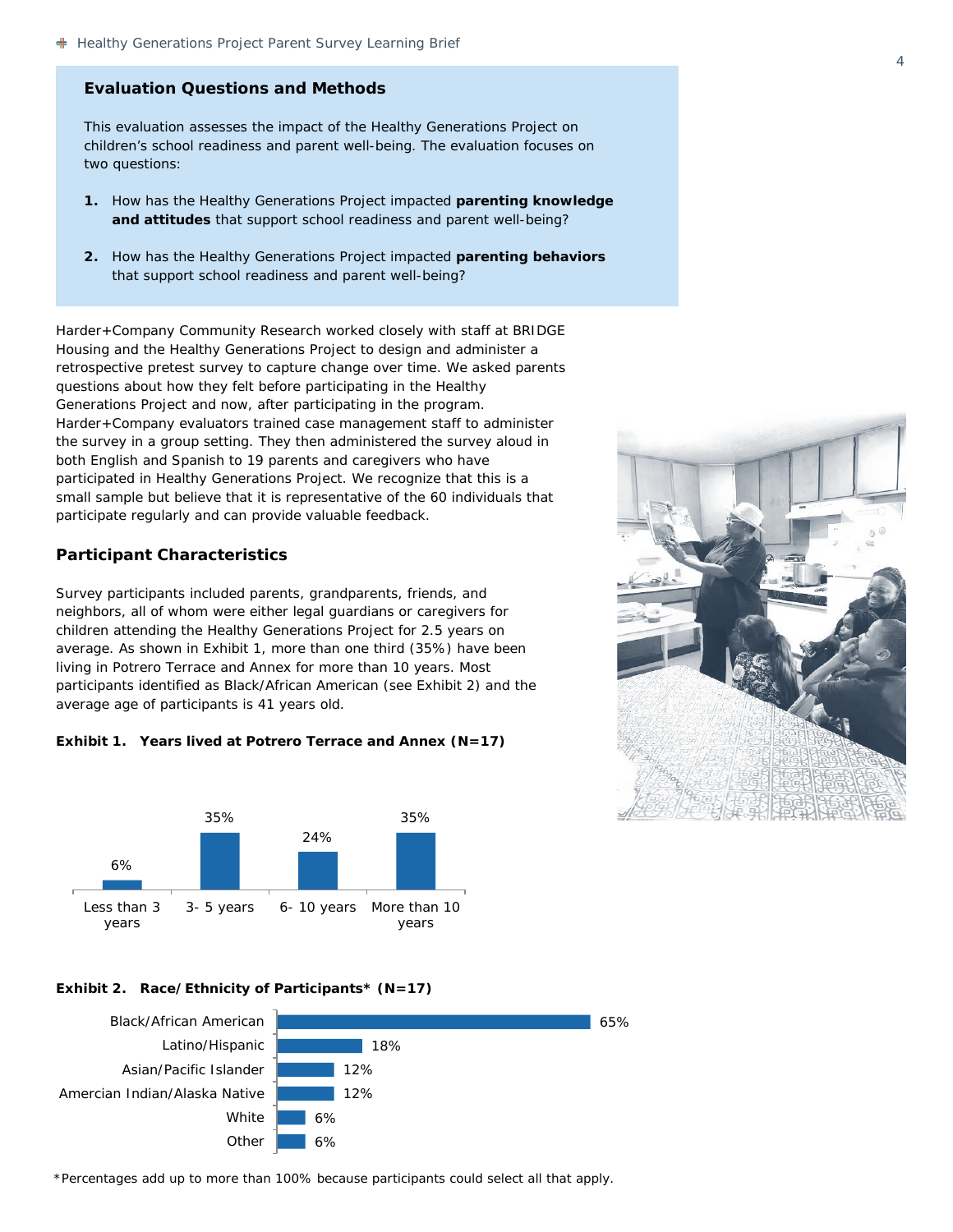## **Key Findings**

Survey findings show that the Healthy Generations Project strengthens parenting practices and behaviors, and knowledge of child development. The program also increases parents' self-efficacy, so that parents feel more confident in their abilities as parents (note that we use "parents" in this section to refer to either parents or other caregivers like grandparents, friends or neighbors). Key findings from the survey are outlined below.

#### **Improving parenting practices and activities**

**Parents showed improvements in positive parenting practices and gained confidence and knowledge.** The survey asked parents to reflect on their parenting practices before and after participating in the Healthy Generations Project. Using a ladder as a visual guide, parents assessed change in parenting knowledge, confidence, activities, and abilities on the scale from 0 to 6. The average self-reported scores increased across all of the parenting practices. The findings also show that parents started off fairly high on the scale. Overall, the mean score across all scales before was 4.4, which increased to 5.0 after participating in Healthy Generations (see Exhibit 3).



## **What are positive parenting practices?**

Positive parenting practices help nurture parent-child relationships, which are the foundation of optimal child development. Some examples of positive parenting practices include:

- **Effectively setting limits**
- Focusing attention on children
- Playing with and talking to children
- Responding effectively when a child is upset
- Using praise to reinforce positive behaviors
- Engaging in activities like reading, singing, and learning letters and numbers.



\*Statistically significant difference at *p*<0.05

**Families reported spending more time engaging in literacy and other activities linked to positive developmental outcomes.** The frequency and quality of time parents spend with their children impact child development and school readiness. Healthy Generations programming demonstrates positive behaviors and activities that parents can repeat at home with their children through a weekly Family Play Group and Dinner where parents and children are presented with an activity they can do together (for example art projects, storytelling, and music). When parents adopt these activities as their own, they become family norms that are carried onto their child in the future. Therefore, the gains parents showed in literacy and other activities are especially relevant to understanding the impact of the Healthy Generations Project. The *Activities* scale measured how often parents engaged in activities like reading, singing, practicing counting, playing indoor and outdoor games and sports, talking about the child's day, and preparing meals with their child. As shown in Exhibit 3, this is the only item where parents reported a statistically significant increase after participating in the Healthy Generations Project. See Exhibit 4 for the number of days families reported engaging in each activity before and after the program.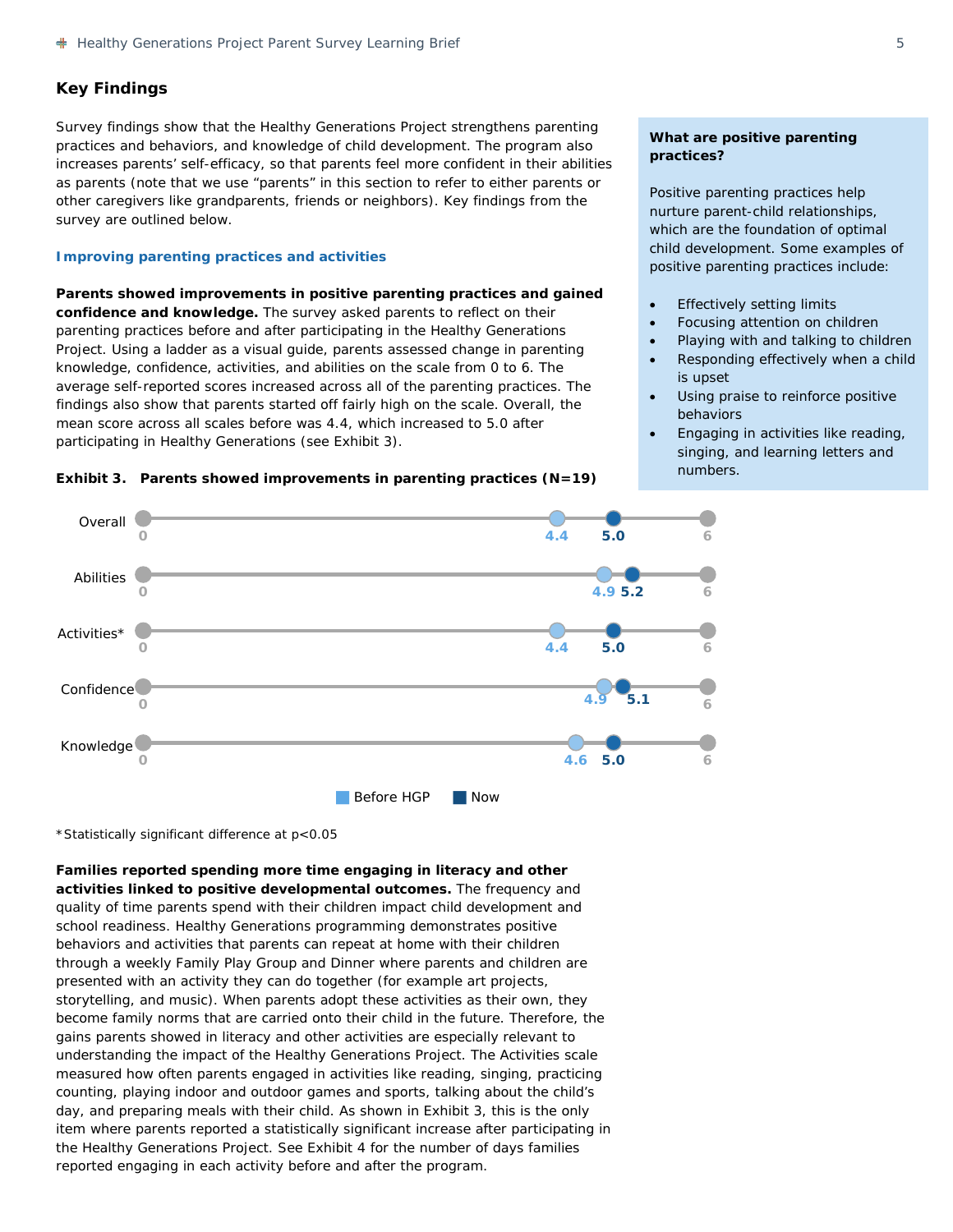**Parents reported significant progress in the frequency of literacy activities.** Daily reading activities support children's cognitive development and vocabulary growth, two critical components of school readiness. Literacy activities include reading, telling stories, singing songs, playing counting games, and helping children learn letters, words or numbers. The Healthy Generations Project hosts weekly Family Reading Group and Dinner sessions, where children and caregivers have the opportunity to read stories together. Before participating in Healthy Generations, parents reported engaging in literacy activities 4.2 times per week on average. After the program, this increased to 4.9 times per week, a statistically significant increase. Exhibit 4 shows the number of days per week families engaged in each literacy activity, such as reading and telling stories to their child.

More importantly, parents who were less engaged in literacy activities before participating in Healthy Generations (engaging in literacy activities with their children three days a week or less) reported a 56% increase on average after participation, one of the largest gains across the sample. This finding is important because regular exposure to home literacy activities is an indicator of school readiness and educational success.



## **Exhibit 4. Families reported an increase in the number of days per week (N=19)**

\*Statistically significant difference at p<0.05

#### **Increased understanding of child development**

#### **Participants demonstrated knowledge of parenting and child development.**

Children are more likely to do well in school and life when parents are knowledgeable about parenting and child development<sup>14</sup>. Knowledge of child development gives parents tools to implement parenting practices that are developmentally appropriate for their children; and it improves a parent's ability to problem solve and make the best decisions for their child's health and well-being.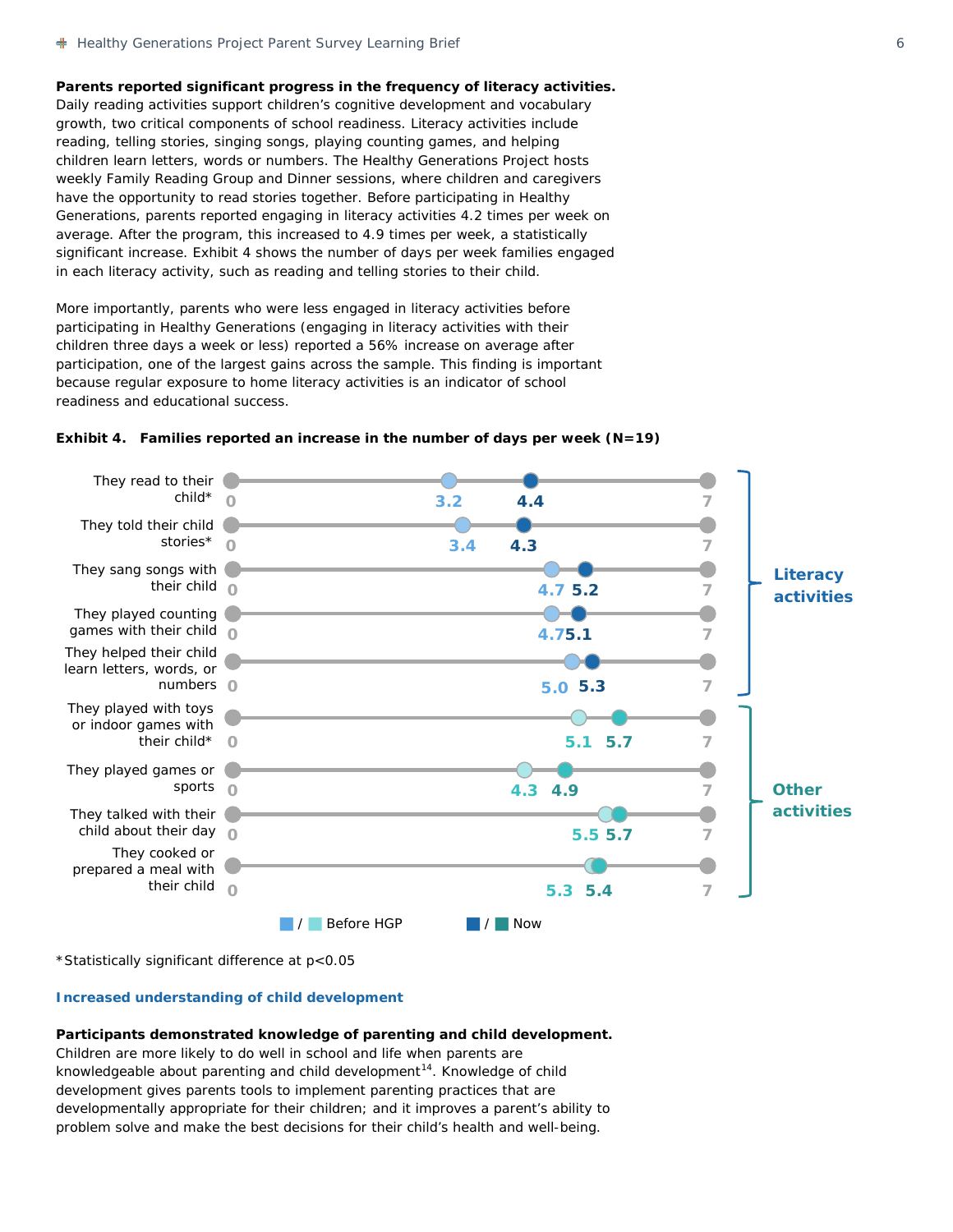In order to assess how well parents in the Healthy Generations Project understand child development, our survey asked six key questions about parenting and child development drawn from a national study of adults conducted in 2000 titled *What Grown-Ups Understand about Child Development: A National Benchmark Survey*. The national study included over 3,000 adults, a subset of whom were parents of children aged 0 to 6 years old $^{15}$  $^{15}$  $^{15}$ .

When we surveyed Healthy Generations parents on these questions, more than half of participants answered nearly all of them correctly (see Exhibit 5).





Exhibit 6 shows key child development questions from the survey that Healthy Generations parents were more likely to understand compared to parents in the national study.

|  |  |  |  |  | Exhibit 6. Key topics that Healthy Generations parents understand better (N=19) |  |  |
|--|--|--|--|--|---------------------------------------------------------------------------------|--|--|
|--|--|--|--|--|---------------------------------------------------------------------------------|--|--|

| <b>Statement</b>                                                                                                                                                                                                                 | <b>Healthy</b><br><b>Generations</b><br><b>Participants</b> | <b>National</b><br><b>Benchmark</b><br><b>Survey of</b><br><b>Parents</b> |
|----------------------------------------------------------------------------------------------------------------------------------------------------------------------------------------------------------------------------------|-------------------------------------------------------------|---------------------------------------------------------------------------|
| Children get equal benefit from hearing someone talk on TV versus<br>hearing a person talking next to them<br>(Answer: Definitely False)                                                                                         | 46%                                                         | 33%                                                                       |
| A child aged six months or younger who witnesses violence such<br>as seeing his father hit his mother, will not suffer any long term<br>effects because children that age have no long term memory<br>(Answer: Definitely false) | 50%                                                         | 48%                                                                       |
| A child who is spanked as a regular form of punishment is more<br>likely to deal with their own anger by being physically aggressive<br>(Answer: Definitely true)                                                                | 36%                                                         | 34%                                                                       |

#### **Increased Self-Efficacy**

**Parents reported positive changes in parenting self-efficacy.** Parenting self-efficacy is defined as an individual's perceived competence in their parenting role.<sup>[16](#page-10-15)</sup> When parents feel confident in their parenting skills, they experience less stress and improved mental health and well-being. This in turn increases a parent's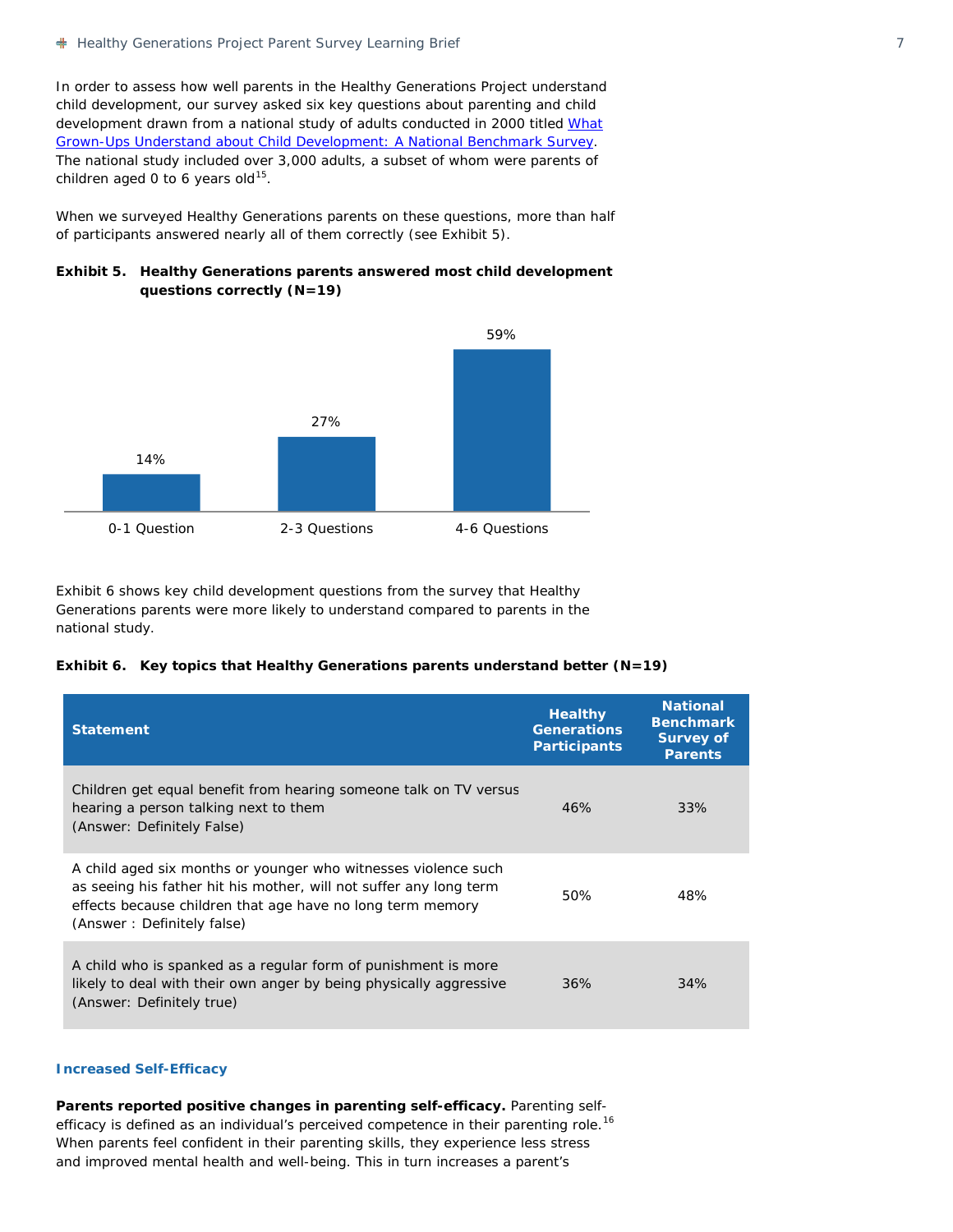capacity to engage their children and be more empathetic and patient. It also increases parents' ability to assess challenges and solve problems. All of this strengthens parents' resiliency and is linked to positive development outcomes for children.

We used the *Tool to Measure Parenting Self-Efficacy* (TOPSE) to assess parenting self-efficacy among Healthy Generations participants. The TOPSE has been used to evaluate a range of parenting programs and interventions. The tool accounts for the views and experiences of parents from a diverse range of cultural, educational, and social backgrounds. We asked parents and caregivers to rate their level of agreements with a series of self-efficacy statements centered on seven key parenting areas, listed below with examples of statements participants rated.

- **Emotion and affection:** *I am able to show affection towards my child.*
- **Play and enjoyment:** *Playing with my child comes easily to me.*
- **Empathy and understanding:** *I am able to comfort my child.*
- **Control:** *I am able to stay calm when my child is behaving badly.*
- **Discipline and boundary setting:** *Setting limits and boundaries is easy for me.*
- **Pressures:** *I do not feel a need to compare myself to other parents.*
- **Self-acceptance:** *I know I am a good enough parent.*
- **Learning and Knowledge:** *I am able to recognize developmental changes in my child.*

Together these parenting skills function to support parents' self-efficacy. Across nearly all areas, parents and caregivers demonstrated improved scores (see Exhibit 7), with significant increases in emotion and affection, play, empathy, and control.



## **Exhibit 7. Changes in parenting self-efficacy scores (N=19)**

\*Found to be statistically significant at p<0.05

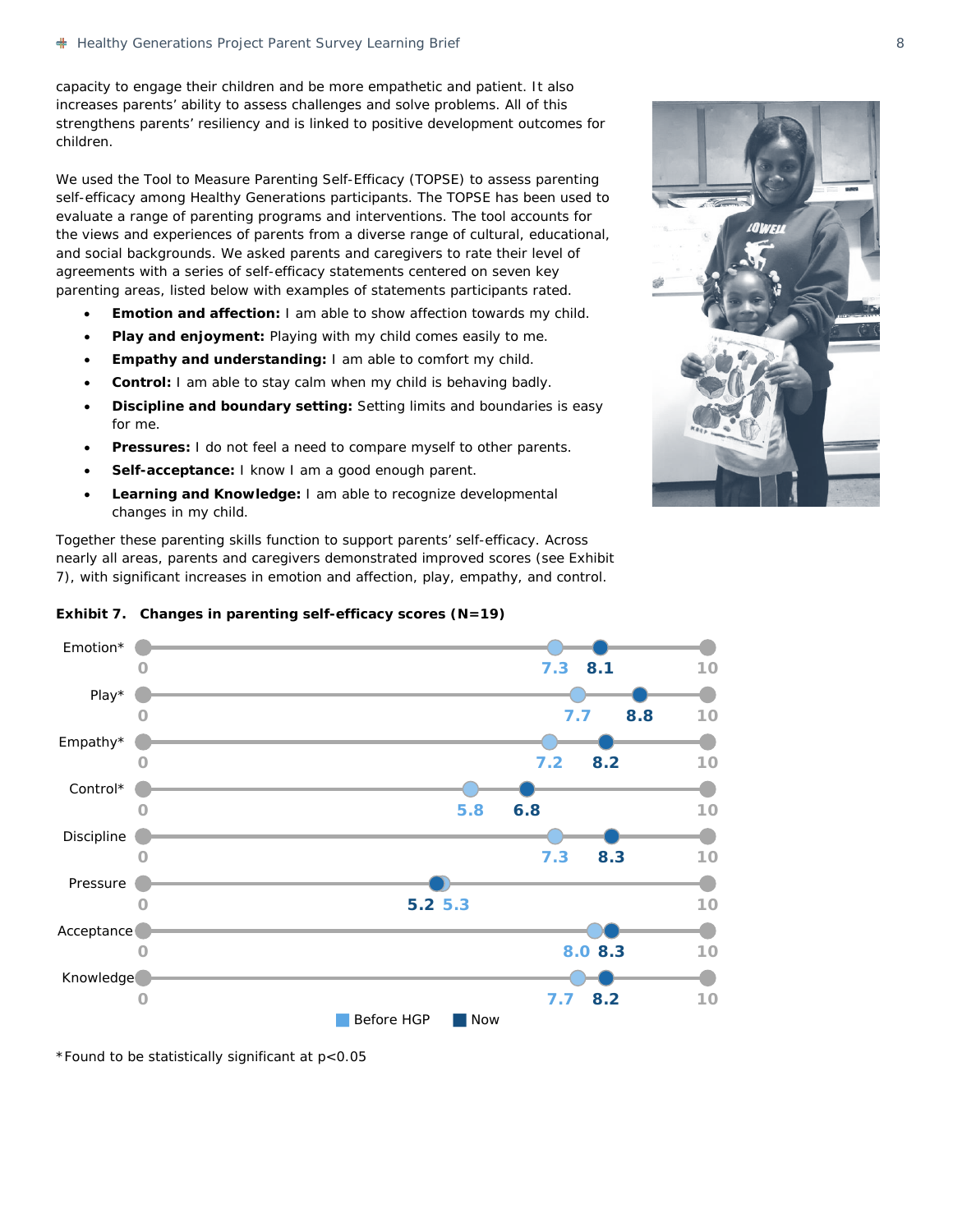**Parents learned to provide more emotional support, affection, and empathy.** Parents who are concerned, caring, and empathetic are more able to support a child's social and emotional development, which is a key part of school readiness, and strengthens parent-child attachment. Parents participating in the Healthy Generations Project rated themselves as more empathetic and better able to show emotion and affection for their children.

More importantly, parents who rated themselves lower than a 6 (out of 10) on emotion and affection prior to the program reported some of the greatest increases after participation, increasing 41% on average. Parents who had lower scores on the empathy scale prior to participation also showed substantial improvements after participating in the Healthy Generations Project, increasing 58% on average, which suggests that the program is particularly effective in supporting parents who have higher levels of need and lower self-efficacy.

Parents showed increased competence in control. Setting clear expectations and limits with children lead to positive parent-child interactions<sup>17</sup>. This is another area where parents report that they also improved through participating in the Healthy Generations Project. Parents who assessed themselves as 5 or less on the topic of control reported a 52% increase on average after participating in Healthy Generations (see Exhibit 8).



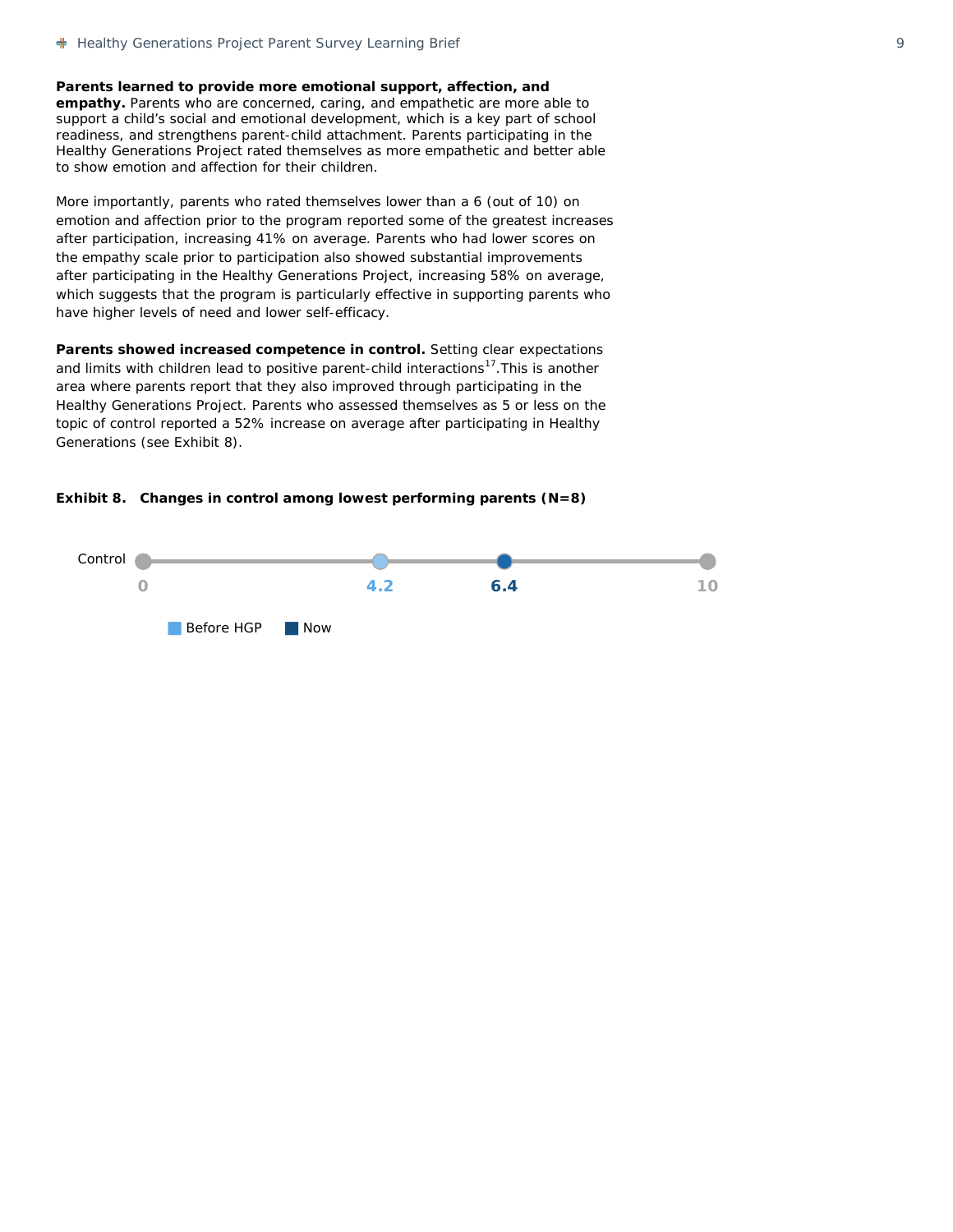## **Conclusion**

The Healthy Generations Project helps parents strengthen parenting skills that support optimal child development and school readiness. This evaluation found that parents who participated in the program are thriving in three key areas of parenting:

- **Parents regularly engage in literacy and other activities with their children.** Research shows that children who are exposed to reading at home have better childhood development and higher rates of academic success.
- **Parents demonstrated increased knowledge about child development.** When parents know more about child development they can use parenting practices that are developmentally appropriate for their children.
- **Parenting self-efficacy improved.** Parents who feel competent are less stressed and have better mental health and well-being. Parents with higher rates of self-efficacy are more resilient when faced with parenting and life stress.

This evaluation shows that the Healthy Generations Project helps parents develop nurturing and caring relationships with their children and support them on the path to academic and life-long success. Children living in poverty need strong relationships with their parents to build resiliency, and when parents are supported and given the right tools, they can help their children thrive and succeed.